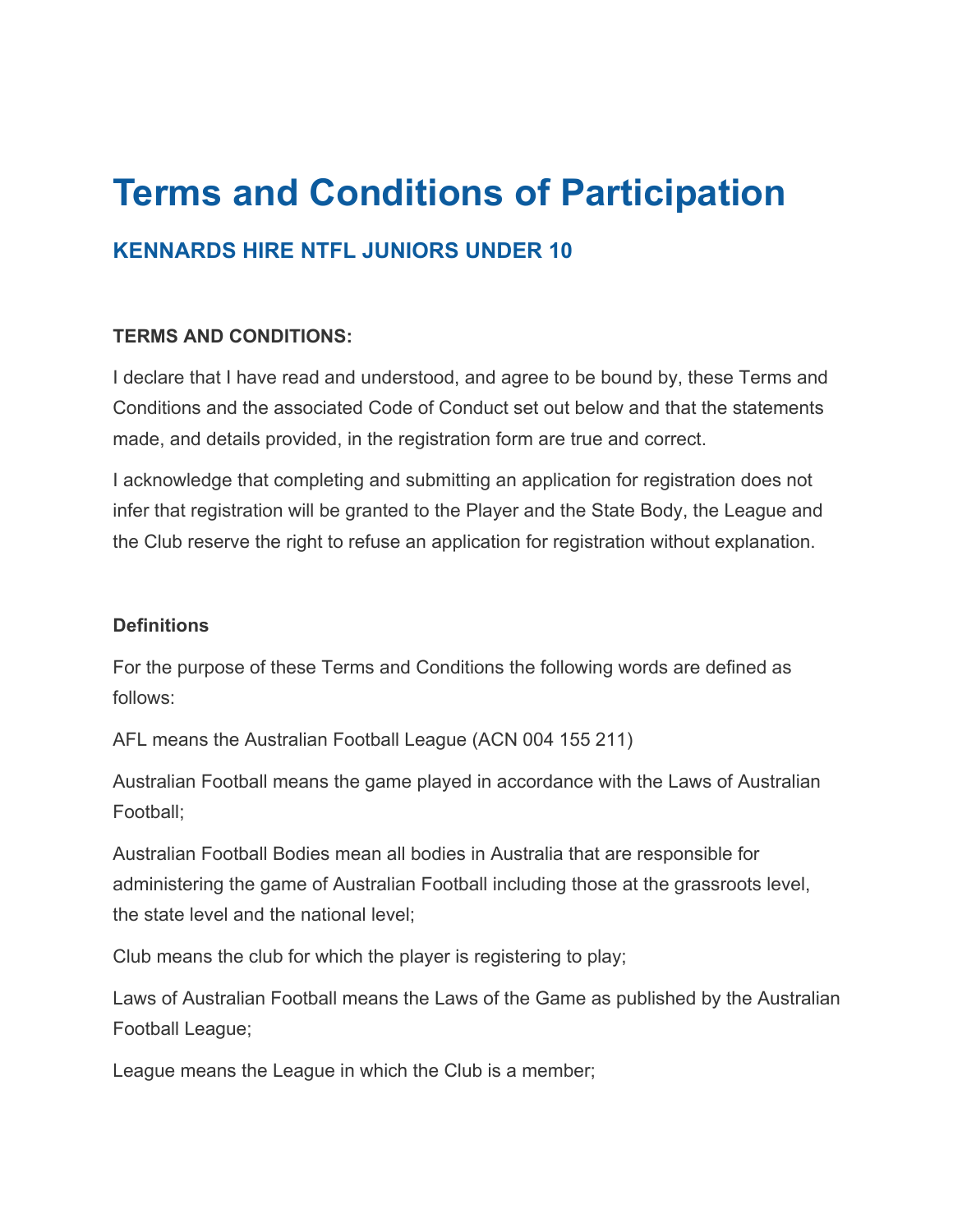Player means the person who has registered on this form or the person, on whose behalf, a parent or guardian is registering; and

State Body means the relevant governing State or Territory Australian Football Body responsible for the administration of the Australian Football competition in which the Player's Club and League participates as follows:

(a) AFL NSW/ACT;

- (b) AFL Queensland;
- (c) AFL Northern Territory;
- (d) AFL Tasmania;
- (e) AFL Victoria;
- (f) South Australian National Football League; or
- (g) West Australian Football Commission.

#### **Interpretation**

In these Terms and Conditions:

A reference to the singular includes the plural and vice versa; and

If any provision of these Terms and Conditions is or becomes wholly or partly invalid or unenforceable then, from the date of the invalidity or unenforceability:

(a) if the offending provision can be read down to make it valid and enforceable without materially changing its effect, it must be read down to the extent necessary to achieve that result; and

(b) otherwise the offending provision must be severed from this Agreement and the remaining provisions will operate as if the severed provision had not been included.

Rules, Regulations and Policies

By agreeing to these Terms and Conditions the Player:

(a) agrees to be bound by: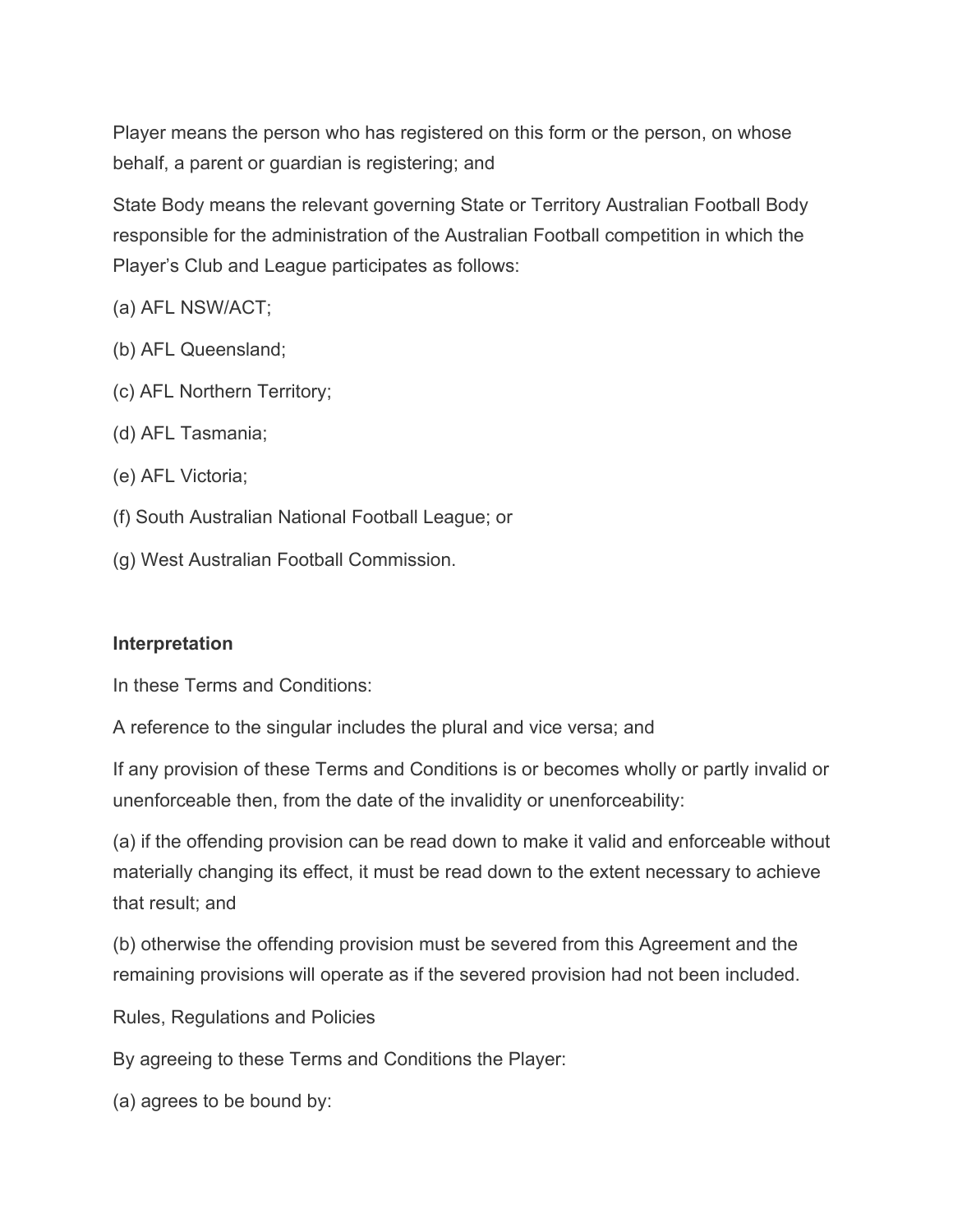(i) the rules, regulations, by-laws and policies of the Club (unless such rules, regulations, by-laws or policies are inconsistent with any of the documents or determinations referred to in  $(ii) - (iii)$  below);

(ii) the rules, regulations, by-laws and policies of, and any determination of the board of, the League;

(iii) the rules, regulations, by-laws and policies of, or approved or adopted by the State Body (including without limitation the 'National Player Transfer Regulations', the 'National Deregistration Policy' and the 'Parents and Supporter Code of Conduct') and any determination of the board of the State Body; and

(iv) the Laws of Australian Football,

as they are presently constituted and as amended or determined from time to time (Rules, Regulations, Policies and Determinations) and, to the extent of any inconsistency between the different Rules, Regulations, Policies and Determinations listed in items  $(i) - (v)$  above, the inconsistency shall be resolved by giving priority to the Rules, Regulations, Policies and Determinations in item (iii), then item (ii), and then item (i) to the extent of the inconsistency;

(b) acknowledges that a failure to adhere to the Rules, Regulations, Policies and Determinations may result in the Player being de- registered; and

(c) acknowledges that the Player may inspect copies of the rules, regulations, policies and the Laws of Australian Football upon request to the relevant Australian Football Bodies.

## **Assumption of Risk**

By agreeing to the conditions set out in these Terms and Conditions, the Player acknowledges and agrees that:

- Australian Football is a body contact sport in which physical injury may occur from time to time and, based on this understanding, he or she is none the less desirous of playing Australian Football; and
- the Player takes upon themselves the risk (both physical and legal) of injury arising in the course of training for or participating in the game of Australian Football.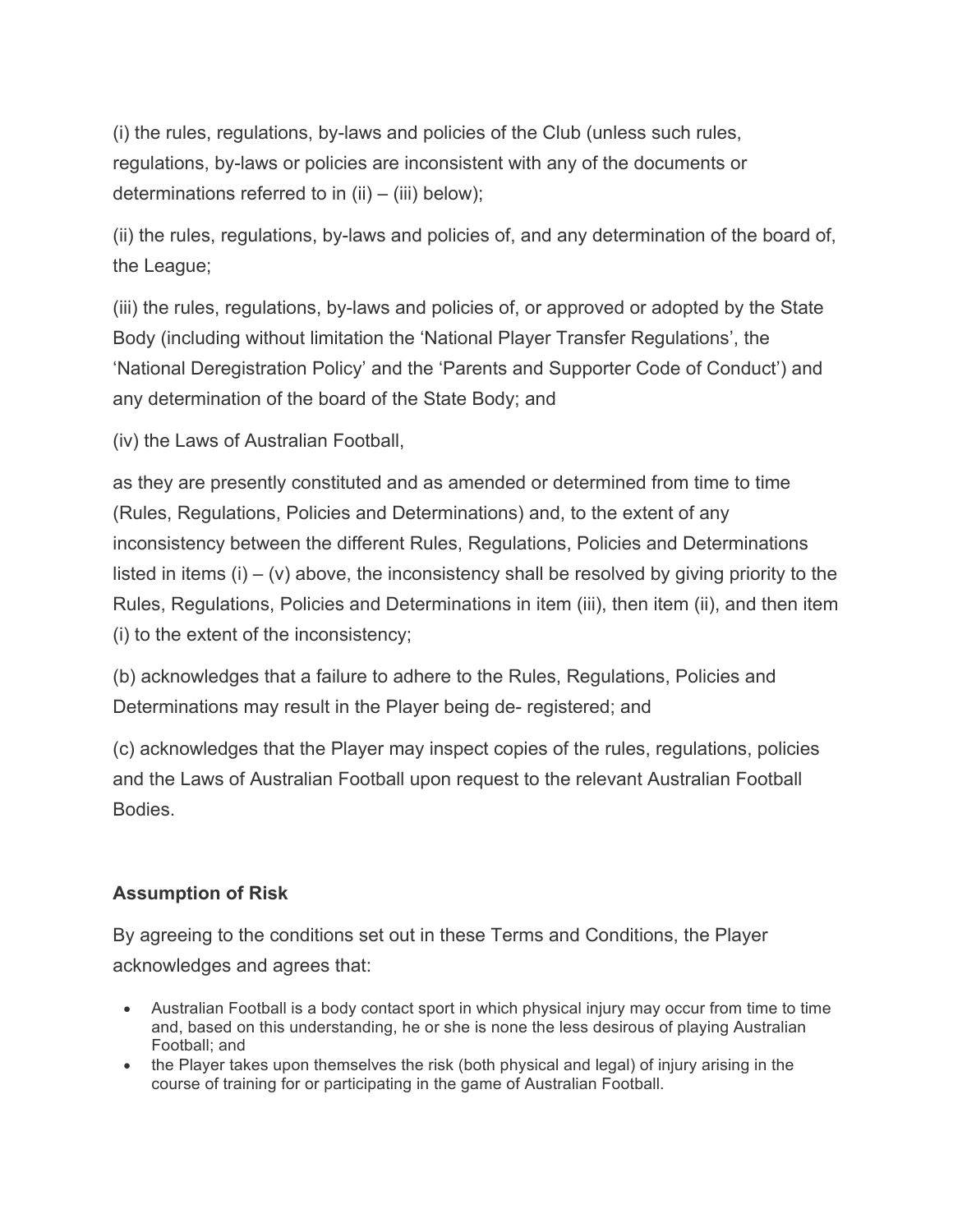## **Limitation of Liability and Release**

The Player acknowledges and agrees that:

- by accepting to bear the inherent risks of participating in Australian Football, the Player will not bring any claim or proceeding against an Australian Football Body for any damage, loss or injury whatsoever that they may suffer from participation in Australian Football;
- to the extent permitted by law, an Australian Football Body's liability to the Player is limited to the Player's Club or League supplying any services to which the Player is entitled in accordance with these Terms and Conditions;
- the Player understands that as a registered player participating in an Australian Football competition they may be entitled to certain sports injury insurance benefits subject to the terms of insurance applicable to the relevant Australian Football Body.

#### **Images and Likeness**

By agreeing to these Terms and Conditions the Player:

(a) consents to the AFL, the State Body, the Club, the League and their affiliates and corporate and community partners (Relevant Football Bodies) taking, recording and using footage, film, video, images, photographs and audio which may feature the Player, (Footage) and using the name, likeness, reputation and identity of the Player (Likeness) in connection with:

- 1. the advertising, promotion and marketing of the Relevant Football Bodies and Australian Football;
- 2. training and education purposes;
- 3. competition management and administrative purposes (such as in disciplinary tribunal hearings; and
- 4. promotion by the AFL's and the State Body's corporate and community partners (including by way of publishing, republishing or transmitting the Footage in any medium throughout the world);

(b) consents to the Relevant Football Bodies doing, or omitting to do, anything contemplated in item (a) above that would otherwise be an infringement of the Player's moral rights;

(c) understands and acknowledges that the Footage may be altered, edited or modified in any manner determined by the Relevant Football Bodies and hereby waives any right that the Player may have to inspect or approve the alteration, edit or modification of any Footage or any use to which any Footage may be made; and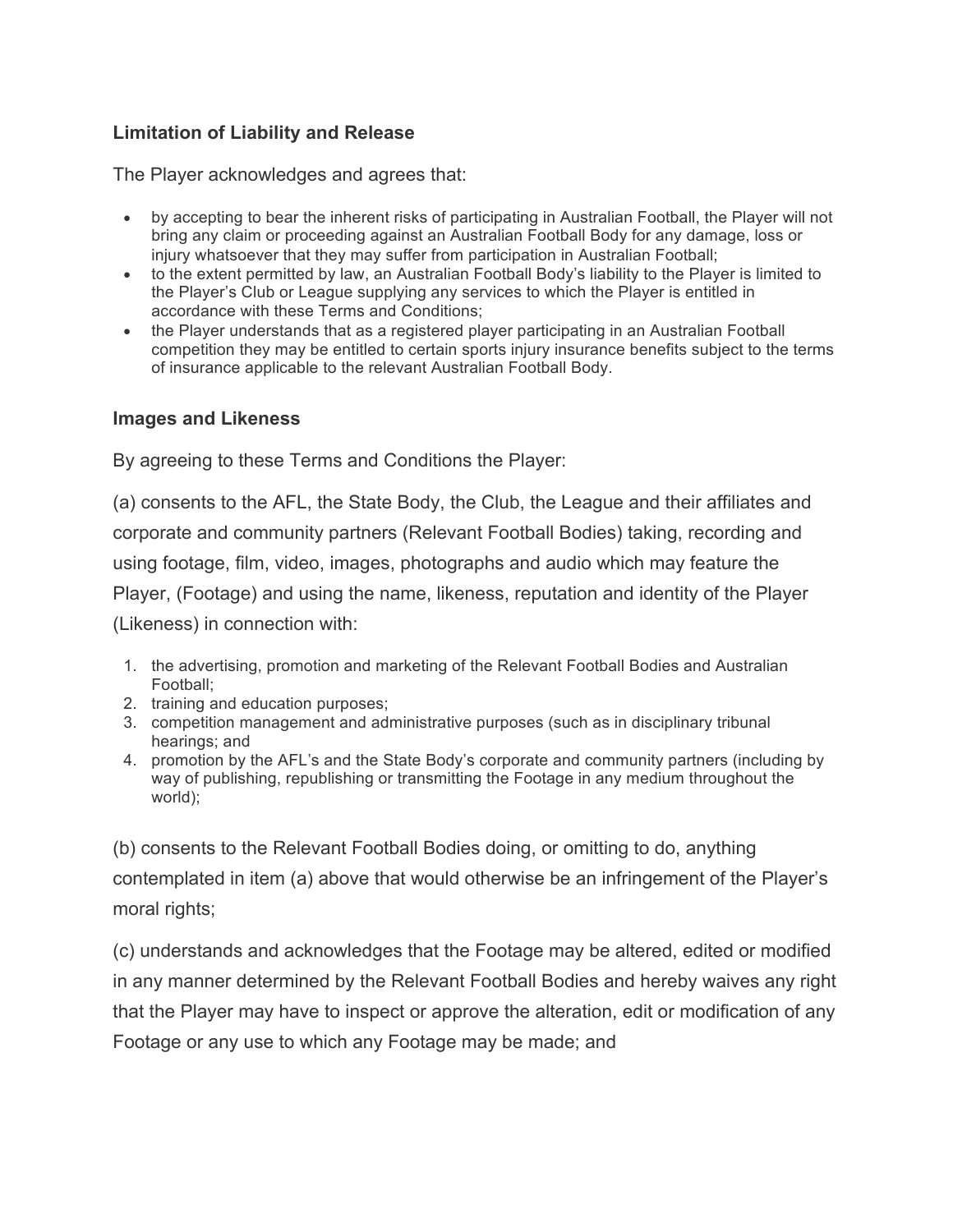(d) releases the Relevant Football Bodies from any loss, liability, damage, claims or remuneration, foreseen or unforeseen, incurred by the Player in connection with any use of the Footage or Likeness.

If the Player does not wish for the Player's Footage or Likeness to be used in accordance with these Terms and Conditions, the Player must notify the Player's relevant State Body and its Club or League in writing.

Registration of Players Under 18 Years of Age

Where the Player is under 18 years of age, by completing this registration application, the parent or guardian of the Player:

(a) acknowledges that he or she has read and understood and explained the contents of this registration application and the Terms and Conditions (including the Code of Conduct) to the Player;

(b) consents to the Player participating in Australian Football matches, training and events for or in connection with the State Body, the Club and League, subject to the Terms and Conditions in this registration application; and

(c) declares that the statements made, and information provided, in the registration application are true and correct.

### **Privacy Acknowledgement and Consent**

In connection with the application for registration, any registration of the Player and any other services to the Player, the AFL and the State Body may collect, hold, use and disclose personal information, in accordance with the Australian Football Privacy Policy which is available at: http://www.aflcommunity.com.au/index.php?id=189 (Privacy Policy).

The Privacy Policy sets out how the AFL, State Bodies and the other entities named in the Privacy Policy as "Australian Football Bodies" will collect, hold, use, disclose and otherwise manage personal information in accordance with the Privacy Act 1988 (Cth) (Privacy Act) and the 13 Australian Privacy Principles (APPs) in the Privacy Act.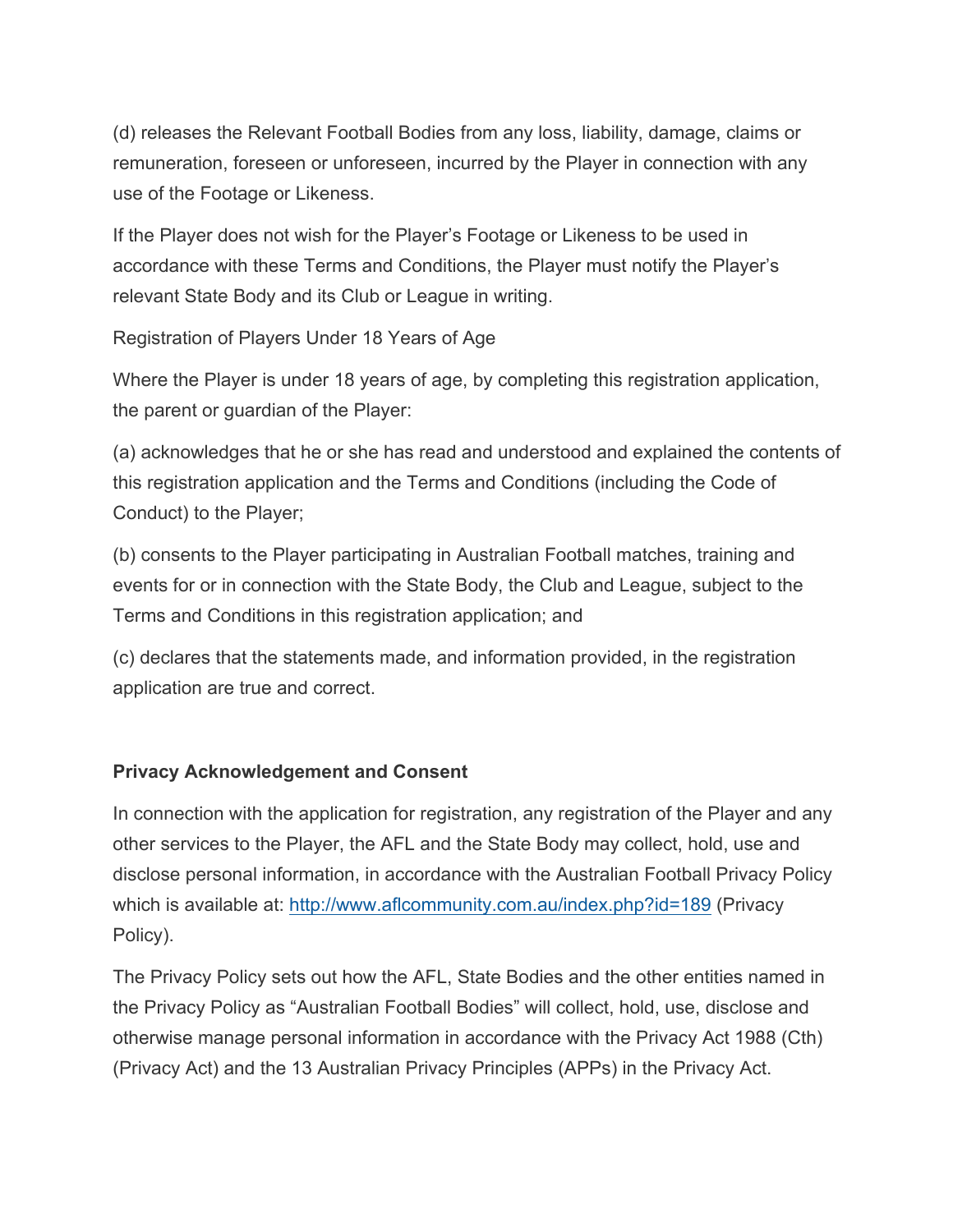The individual(s) about whom an Australian Football Body may need to collect, hold, use and disclose personal information may include the Player, the Player's parent and guardian or any other individuals relevant to the Player's application for registration (Relevant Individuals). In particular an Australian Football Body may require personal information about Relevant Individuals for the purposes set out in the Privacy Policy, including the purposes of processing the Player's request for participation and registration and to facilitate administration and evaluation of Australian Football competitions.

An Australian Football Body may also disclose a Relevant Individual's personal information to the Australian Football Body's related bodies corporate, professional advisors, business partners, contractors, consultants, insurers, third party service providers that assist the Australian Football Body with the provision or management of goods, services or administrative requirements, entities that may have an interest in the Australian Football Body, regulatory bodies and any other person or entity set out in the Privacy Policy or otherwise authorised by the Relevant Individual or law.

If a Relevant Individual does not provide the personal information as requested, the relevant Australian Football Body may not be able to consider the application for registration or otherwise provide goods or services to the Player. Relevant Individuals who have any concerns about the Australian Football Bodies' handling of their personal information can direct those concerns to the AFL's Privacy Officer (by email at privacy.officer@afl.com.au)or in accordance with the Privacy Policy. The Privacy Policy contains details of how Relevant Individuals can request access to, or correction of, personal information held about them by the Australian Football Bodies, or otherwise make complaints or inquiries with respect to the handling of their personal information by the Australian Football Bodies.

By agreeing to these Terms and Conditions the Player and Relevant Individuals acknowledge they have read and understood the Privacy Policy and consent to the Australian Football Bodies:

(a) collecting their personal information including for the purposes of assessing this application;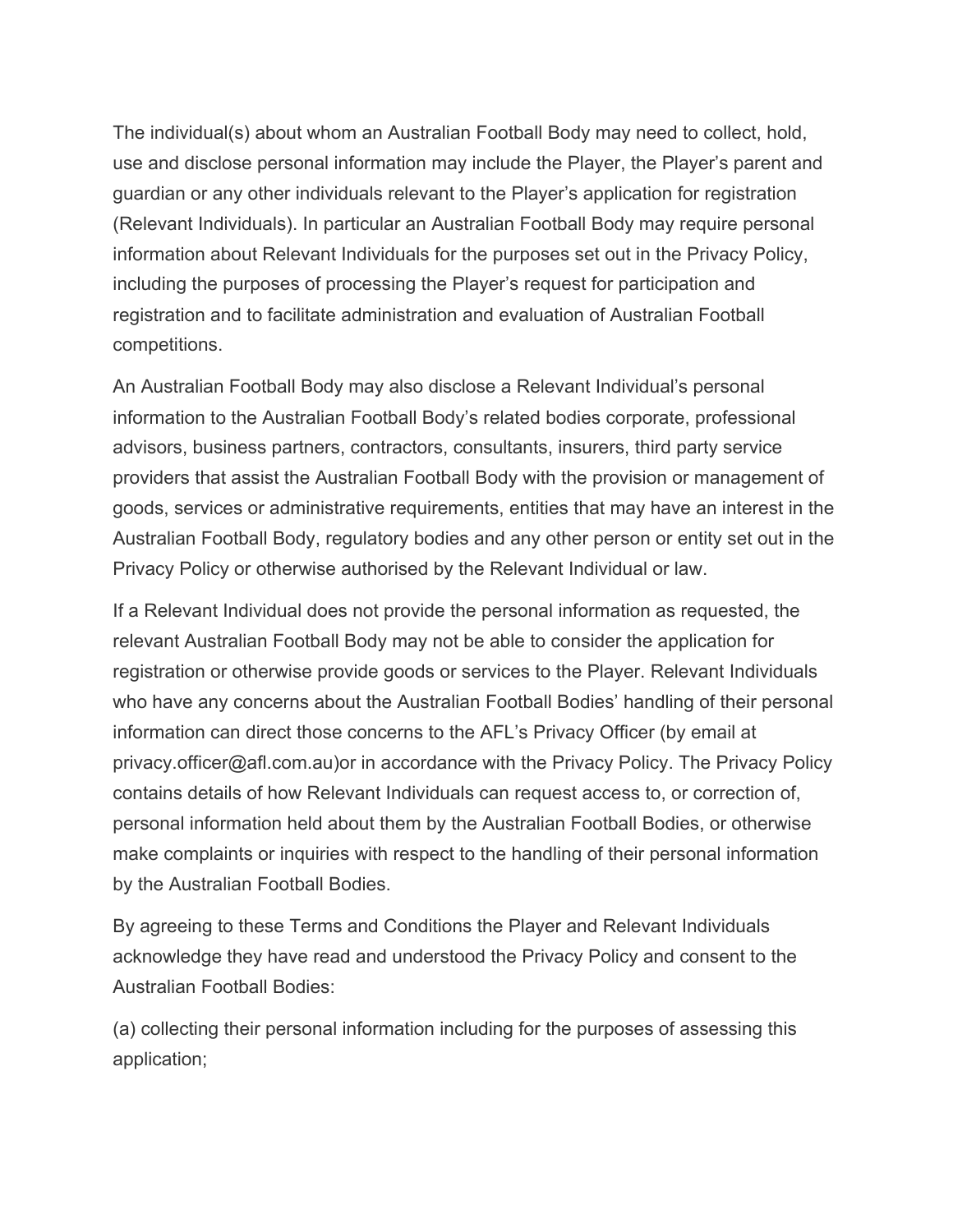(b) using and/or disclosing their personal information obtained as a result of or in connection with enquiries made for the purposes of assessing this application; and

(c) collecting, holding, using and/or disclosing personal information otherwise in accordance with the Privacy Policy, the Privacy Act, the APPs or other applicable law.

### **Code of Conduct**

The Player understands and agrees to:

(a) participate in matches in accordance with the Laws of Australian Football;

(b) respect the spirit of the Laws of Australian Football and fair play, and behave accordingly;

(c) display and foster respect for umpires, opponents, coaches, administrators, other officials, parents and spectators;

(d) never argue with or dispute a decision of an official. If a player disagrees with a decision, they should deal with their dispute in accordance with the relevant Rules, Regulations, Policies and Determinations;

(e) control their emotions, and not engage in verbal abuse of officials, sledging other players or behaviour that deliberately distracts or provokes an opponent;

(f) comply with the National Member Protection Policy;

(g) never engage in any type of violence either on or off the field;

(h) contribute to a safe sporting environment and respectful culture which is accepting of individual differences, and behave accordingly;

(i) co-operate with their coaches and team-mates;

(j) participate for their own enjoyment and benefit and for the enjoyment and benefit of their teammates;

(k) respect the rights, dignity and worth of all participants regardless of the gender, ability, sexual orientation, cultural background or religion;